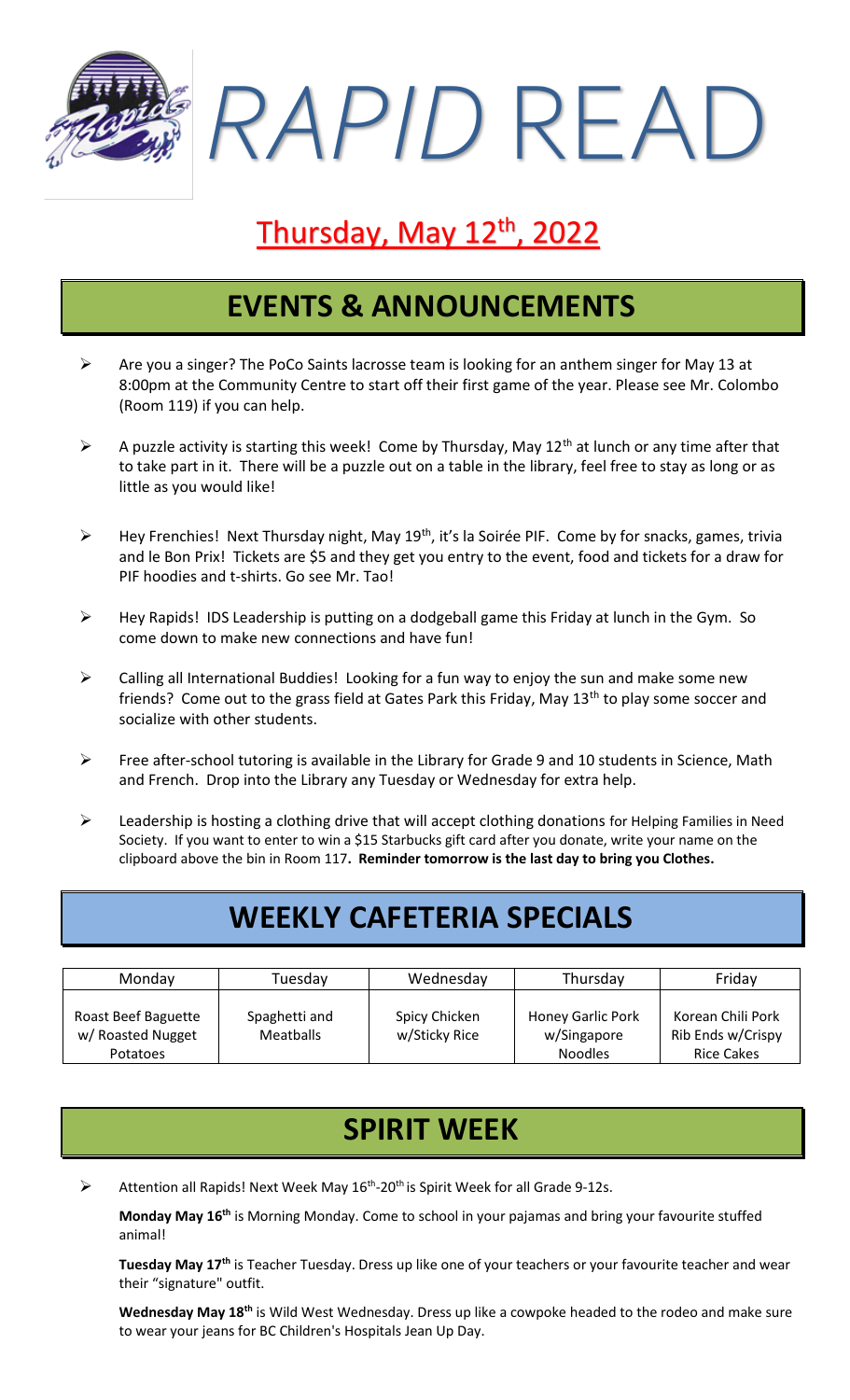**Thursday May 19th** is Throwback Thursday!

Grade 9s dress like the 2000s Grade 10s dress like the 90s Grade 11s dress like the 80s Grade 12s will dress like the 70s

#### **Friday May 20th** is Grade Colour Day!

Grade 9s will dress in black Grade 10s wear white Grade 11s wear blue Grade 12s wear green.

Make sure to show your Rapid pride and participate in all the spirit week themes next week!

# **INFO FOR GRADE 12's**

- ➢ Have you won a scholarship? Please come tell Mrs. Chittenden in counselling. We would love to celebrate it at commencement.
- ➢ It's the last week to purchase your Grad Dinner Dance tickets online or in Room 124. Sign up for your tables in Room 124 at lunch. You must bring your receipt to Room 124 to sign up for your dinner dance table. Final day to purchase: Friday, May 13<sup>th</sup>.
- ➢ It's also the last week to purchase your After Grad tickets on-line. In person sales will be TODAY, Thursday and Friday in front of Room 124. Final day to purchase: Friday, May 13<sup>th</sup>.

### **ATHLETICS**

| Sr. Girls Soccer - Fraser North Championships | Thu., May 12 away at Centennial                                |
|-----------------------------------------------|----------------------------------------------------------------|
| Sr. Boys Rugby                                | Thu., May 12 home vs Alpha                                     |
| Hockey Team                                   | Thu., May 12 home vs Mission                                   |
| Hockey Team - BCHSHL Championships            | Fri., May 13 - Sat., May 14 <sup>th</sup> Planet Ice Coquitlam |

# **FUNDRAISING OPPORTUNITIES**

- ➢ **This May is Jean Up Month** a month dedicated to bringing awareness and fundraising for child illness. To show our support, there will be a competition where the Block B Class with the most donations will win a pizza party sponsored by Me-n-Eds. Our goal is to raise \$900 for BC Children's Hospital! Submit your donations online using the link location in the @riversidebcch Instagram bio. When you submit your donation, make sure to submit it under the name of your Block B Class to count towards your prize.
- ➢ Give4Good is hosting a Raffle this Tues-Thurs. at lunch to raise money to purchase items for the unhoused in our Community. Gift cards to Me-n-Ed's Pizza, Omega Pizza, Poco Bowl and Sadhana Yoga are up for grabs! See @rapidevent Instagram for all the details.
- ➢ Epicure easy meal solutions Weeknight Dinners Collection For each collection sold, \$10 goes towards After-Grad. To order, or for more information, please contact Tanya at [foodwithtanya@gmail.com](mailto:foodwithtanya@gmail.com)</u> or text 604-341-4647. Last day to submit your order is May 15<sup>th</sup>.

# **VOLUNTEER OPPORTUNITIES**